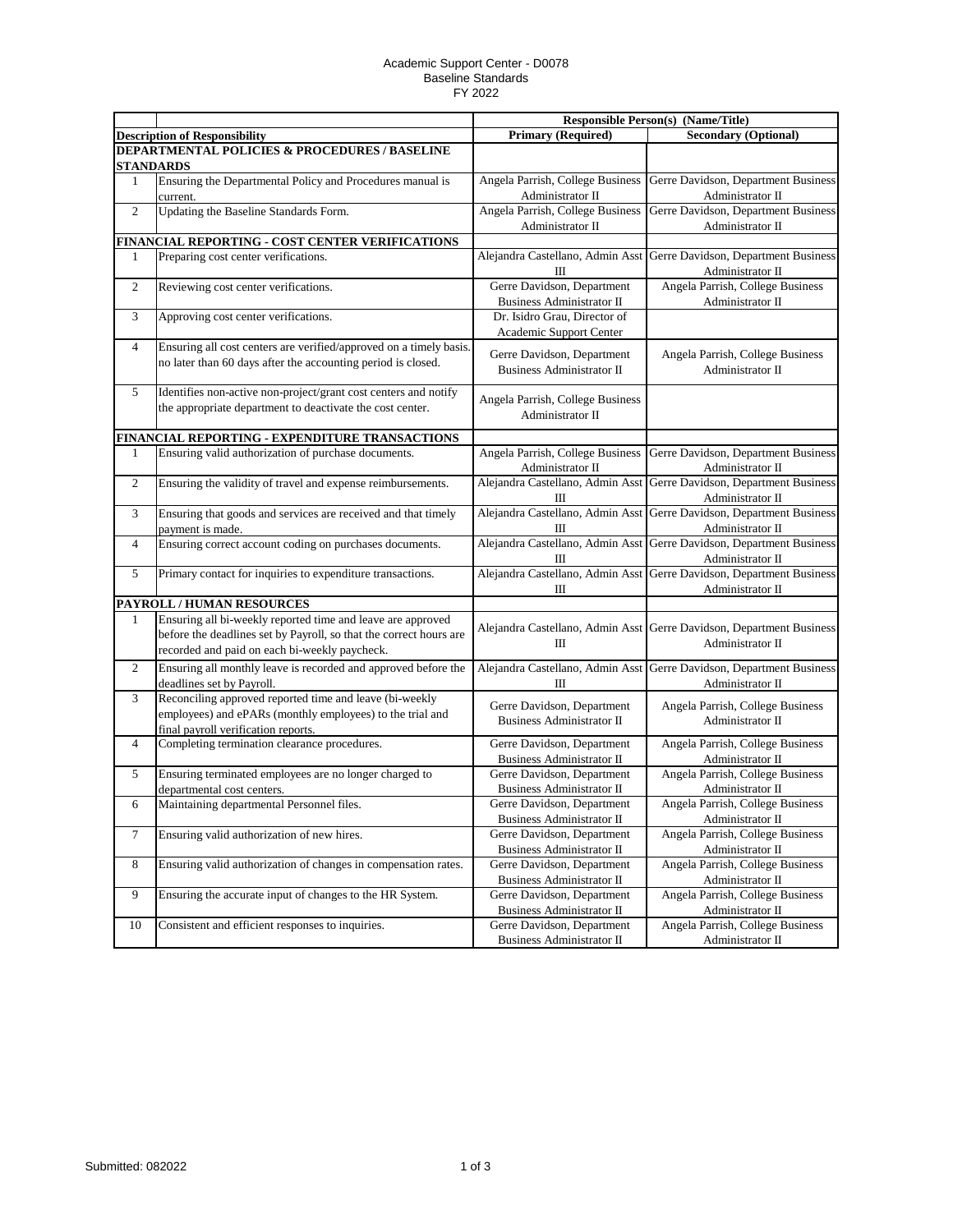## Academic Support Center - D0078 Baseline Standards FY 2022

|                |                                                                                                                                                                                  | <b>Responsible Person(s) (Name/Title)</b>                      |                                                                                          |
|----------------|----------------------------------------------------------------------------------------------------------------------------------------------------------------------------------|----------------------------------------------------------------|------------------------------------------------------------------------------------------|
|                | <b>Description of Responsibility</b>                                                                                                                                             | <b>Primary (Required)</b>                                      | <b>Secondary (Optional)</b>                                                              |
|                | <b>CASH HANDLING</b>                                                                                                                                                             |                                                                |                                                                                          |
| 1              | Collecting cash, checks, etc.                                                                                                                                                    | Ш                                                              | Alejandra Castellano, Admin Asst Gerre Davidson, Department Business<br>Administrator II |
| $\overline{2}$ | Prepares Departmental Deposit Form.                                                                                                                                              | Ш                                                              | Alejandra Castellano, Admin Asst Gerre Davidson, Department Business<br>Administrator II |
| 3              | Approves Departmental Deposit Form.                                                                                                                                              | Ш                                                              | Alejandra Castellano, Admin Asst Gerre Davidson, Department Business<br>Administrator II |
| $\overline{4}$ | Transports deposit to the Cashiers Office.                                                                                                                                       | Ш                                                              | Alejandra Castellano, Admin Asst Gerre Davidson, Department Business<br>Administrator II |
| 5              | Preparing Journal Entries.                                                                                                                                                       | Gerre Davidson, Department<br><b>Business Administrator II</b> | Gerre Davidson, Department Business<br>Administrator II                                  |
| 6              | Verifying deposits posted correctly in the Finance System.                                                                                                                       | Gerre Davidson, Department<br><b>Business Administrator II</b> | Gerre Davidson, Department Business<br>Administrator II                                  |
| 7              | Adequacy of physical safeguards of cash receipts and<br>equivalent.                                                                                                              | Alejandra Castellano, Admin Asst<br>Ш                          | Gerre Davidson, Department Business<br>Administrator II                                  |
| 8              | Ensuring deposits are made timely.                                                                                                                                               | Alejandra Castellano, Admin Asst<br>Ш                          | Gerre Davidson, Department Business<br>Administrator II                                  |
| 9              | Ensuring all employees who handle cash have completed Cash<br>Security Procedures or Cash Deposit and Security Procedures<br>training.                                           | Angela Parrish, College Business<br>Administrator II           | Gerre Davidson, Department Business<br>Administrator II                                  |
| 10             | Updating Cash Handling Procedures as needed.                                                                                                                                     | Angela Parrish, College Business<br>Administrator II           | Angela Parrish, College Business<br>Administrator II                                     |
| 11             | Consistent and efficient responses to inquiries.                                                                                                                                 | Gerre Davidson, Department<br><b>Business Administrator II</b> | Angela Parrish, College Business<br>Administrator II                                     |
|                | PETTY CASH                                                                                                                                                                       |                                                                |                                                                                          |
| $\mathbf{1}$   | Preparing petty cash disbursements.                                                                                                                                              | N/A                                                            |                                                                                          |
| $\overline{2}$ | Ensuring petty cash disbursements are not for more than \$100.                                                                                                                   | N/A                                                            |                                                                                          |
| 3              | Ensuring petty cash disbursements are made for only authorized<br>purposes.                                                                                                      | N/A                                                            |                                                                                          |
| $\overline{4}$ | Approving petty cash disbursements.                                                                                                                                              | N/A                                                            |                                                                                          |
| 5              | Replenishing the petty cash fund timely.                                                                                                                                         | N/A                                                            |                                                                                          |
| 6              | Ensuring the petty cash fund is balanced after each<br>disbursement.                                                                                                             | N/A                                                            |                                                                                          |
|                | <b>CONTRACT ADMINISTRATION</b>                                                                                                                                                   |                                                                |                                                                                          |
| 1              | Ensuring departmental personnel comply with contract<br>administration policies/procedures.                                                                                      | Gerre Davidson, Department<br><b>Business Administrator II</b> | Angela Parrish, College Business<br>Administrator II                                     |
|                | PROPERTY MANAGEMENT                                                                                                                                                              |                                                                |                                                                                          |
| 1              | Performing the annual inventory.                                                                                                                                                 | Alejandra Castellano, Admin Asst<br>Ш                          |                                                                                          |
| $\overline{2}$ | Ensuring the annual inventory was completed correctly.                                                                                                                           | Alejandra Castellano, Admin Asst<br>$\mathbf{I}$               | Angela Parrish, College Business<br>Administrator II                                     |
| 3              | Tagging equipment.                                                                                                                                                               | IT                                                             |                                                                                          |
| 4              | Approving requests for removal of equipment from campus.                                                                                                                         | Alejandra Castellano, Admin Asst<br>Ш                          | Angela Parrish, College Business<br>Administrator II                                     |
|                | <b>DISCLOSURE FORMS</b>                                                                                                                                                          |                                                                |                                                                                          |
| 1              | Ensuring all employees with purchasing influence complete the<br>annual Related Party disclosure statement online.                                                               | Angela Parrish, College Business<br>Administrator II           |                                                                                          |
| $\overline{2}$ | Ensuring all full time, benefits eligible, exempt faculty and staff<br>complete the Consulting disclosure statement online.                                                      | Angela Parrish, College Business<br>Administrator II           |                                                                                          |
| 3              | Ensuring that all Principal and Co-Principal Investigators<br>complete the annual Conflict of Interest disclosure statement for<br>the Office of Research and Sponsored Programs | Angela Parrish, College Business<br>Administrator II           |                                                                                          |
|                | <b>RESEARCH ADMINISTRATION</b>                                                                                                                                                   |                                                                |                                                                                          |
| $\mathbf{1}$   | Verifies that all grant cost centers contain positive budgetary<br>balances.                                                                                                     | N/A                                                            |                                                                                          |
| $\overline{2}$ | Ensuring that research expenditures are covered by funds from<br>sponsors.                                                                                                       | N/A                                                            |                                                                                          |